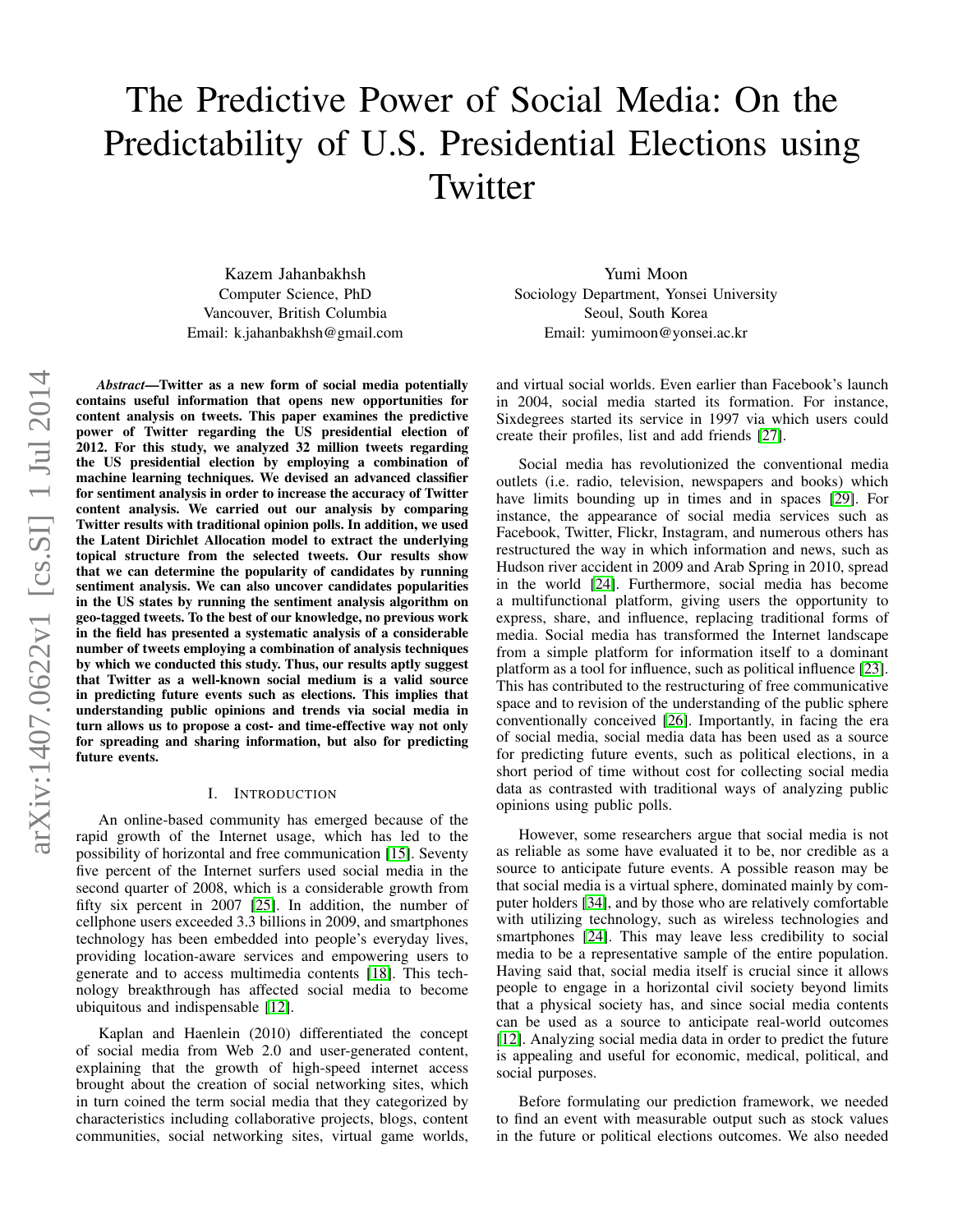to make sure that the event has high socio-economic value, and there are data available for prediction. We chose the US 2012 presidential election as the event to predict and Twitter as the source for data. US presidential election generated a large number of conversations in Twitter, and it satisfies the criteria listed above. We analyzed Twitter data to extract certain trends for the US election such as polarity trends. To predict the election's outcome, we collected tweets from September 29, 2012 until November 16, 2012 and selected political-related tweets only. We analyzed the political tweets to examine if there were any interesting patterns or trends, and if we could predict the results of the US election.

To the best of our knowledge, very few studies have been devoted to employ a combination of different machine learning and natural language processing models to analyze a very large number of political tweets. None has carried out a deep comparison of predicting election using Twitter data with traditional polls either. In this work, we performed content analysis by running sentiment analysis and topic modeling on a representative sample of tweets within a three-month time span, and we compared our sentiment analysis results of Twitter with traditional pollster results within the same time span. We specifically tried to answer the following research questions:

- Can one use Twitter data to predict the 2012 US presidential election?
- Are the content analysis results of Twitter comparable with traditional pollster results?
- Can one use topic modeling in order to discover topics of Twitter-based discussions? Are those extracted topics in match with offline discussions?

Some of our major findings are as follows: (1) Twitter can be used as a powerful source of information to predict elections results such as the 2012 US election. (2) Our prediction results from political tweets are in match with pollster results, especially when we get closer to the election day; however, using Twitter data for prediction allows us to get real-time insights from people's opinions in a virtual space. (3) Geographical sentiment analysis of tweets allows us to predict the outcomes of the US election for 76% of states successfully. (4) By using topic modeling, one can discover hot political topics discussed in social media. These findings can potentially benefit political experts who run political campaigns.

The remainder of this paper is organized as follows: Section [II](#page-1-0) reviews the recent work in the field. Section [III](#page-2-0) defines the problem to be tackled. Section [IV](#page-2-1) explains how we collected political tweets and describes the properties of collected data. Section [V](#page-3-0) describes the machine learning and language processing techniques that we used to analyze the distributions of political tweets and to examine the predictive power of Twitter data for forecasting the election results. Finally, Section [VI](#page-8-0) concludes the paper.

# II. RELATED WORK

<span id="page-1-0"></span>A social medium Twitter service has become omnipresent with hyper-connectivity for social networking and content sharing. Facebook established a status update field in June 2006, but Twitter took status sharing between people to cell phones four months later [\[18\]](#page-9-2). Since then, Twitter has grown exponentially beyond status sharing. For instance, in 2009 the number of Twitter users was 18.2 million, which was 1,448 per cent growth from the year of 2008 [\[30\]](#page-9-10). Then, what made Twitter grow dramatically? One reason may be the simplicity of Twitter in using. For instance, while blogging needs decent writing skills and a large size of content to fill pages [\[18\]](#page-9-2), Twitter originally developed for mobile phones [\[30\]](#page-9-10) restricts users to posting 140-character text messages, also known as tweets, to a network of others without technical requirement of reciprocity [\[16\]](#page-9-11). This encourages more users to post, and which facilitates real-time diffusion of information [\[16\]](#page-9-11). Thus, users can easily post and read tweets on the web, using different access methods, such as desktop computers, smartphones, and other devices [\[30\]](#page-9-10).

According to Pew Research, the percentage of the Internet users who are on Twitter currently stands at 16 percent. Individuals under 50 and in particular those in the age range of 18 to 19 are most likely to use Twitter. In addition, urban dwellers are more likely to be on Twitter than both suburban and rural residents [\[19\]](#page-9-12). For instance, Mislove et al. found that Twitter users in the US are significantly overrepresented in populous states and are underrepresented in much of midwest since the Twitter representation rate increases as the population of a state increases [\[32\]](#page-9-13). Some studies point out the drawback of Twitter demographic profiles, since it is relatively difficult to calculate demographics of Twitter users and to detect users' ages because information about those users' selfreports is limited [\[32\]](#page-9-13). Although numerous users share their identities on social media sites, many others do not open their social profiles, and some users present even made-up identities intentionally because of the concerns that their information could be used as a source for data mining and surveillance [\[27\]](#page-9-4). This results in the lack of knowledge about users' demographic profiles, the sets of users' characteristics such as nationality, spoken language, and affiliation [\[24\]](#page-9-6).

Marwick argued that Facebook or Twitter users' imagined audience might be different from actual readers who would be interested in tweets and posts [\[30\]](#page-9-10). Another account may lie in a big data fallacy that can be found in demographic bias in that users tend to be young, and big data itself may not be statistically representative of the whole population. For instance, Twitter users are predominantly males, but the rate of male users was found to have decreased, oppositely to the bias that the rate of male users would increase [\[32\]](#page-9-13). Because of these reasons, some contend that the predictability of Twitter data does not guarantee generalization of its positive analysis results in the past [\[20\]](#page-9-14). Having a specific conception of the users' online identity presentation, and understanding of Twitter users can help for advanced observations and predictions, since such an understanding can reduce biases of tweet-based analysis [\[32\]](#page-9-13). While conducting this study, we could partly detect users' gender and resident cities.

There is a claim that there is no correlations between social media data and electoral predictions since Twitter data anlayzed by using lexicon-based sentiment analysis did not predict the 2010 US congressional elections [\[21\]](#page-9-15). Likewise, Google Trends was not predictive for the 2008 and the 2010 US elections [\[28\]](#page-9-16). However, their claims may not generalize since it is based on comparing the candidates who won the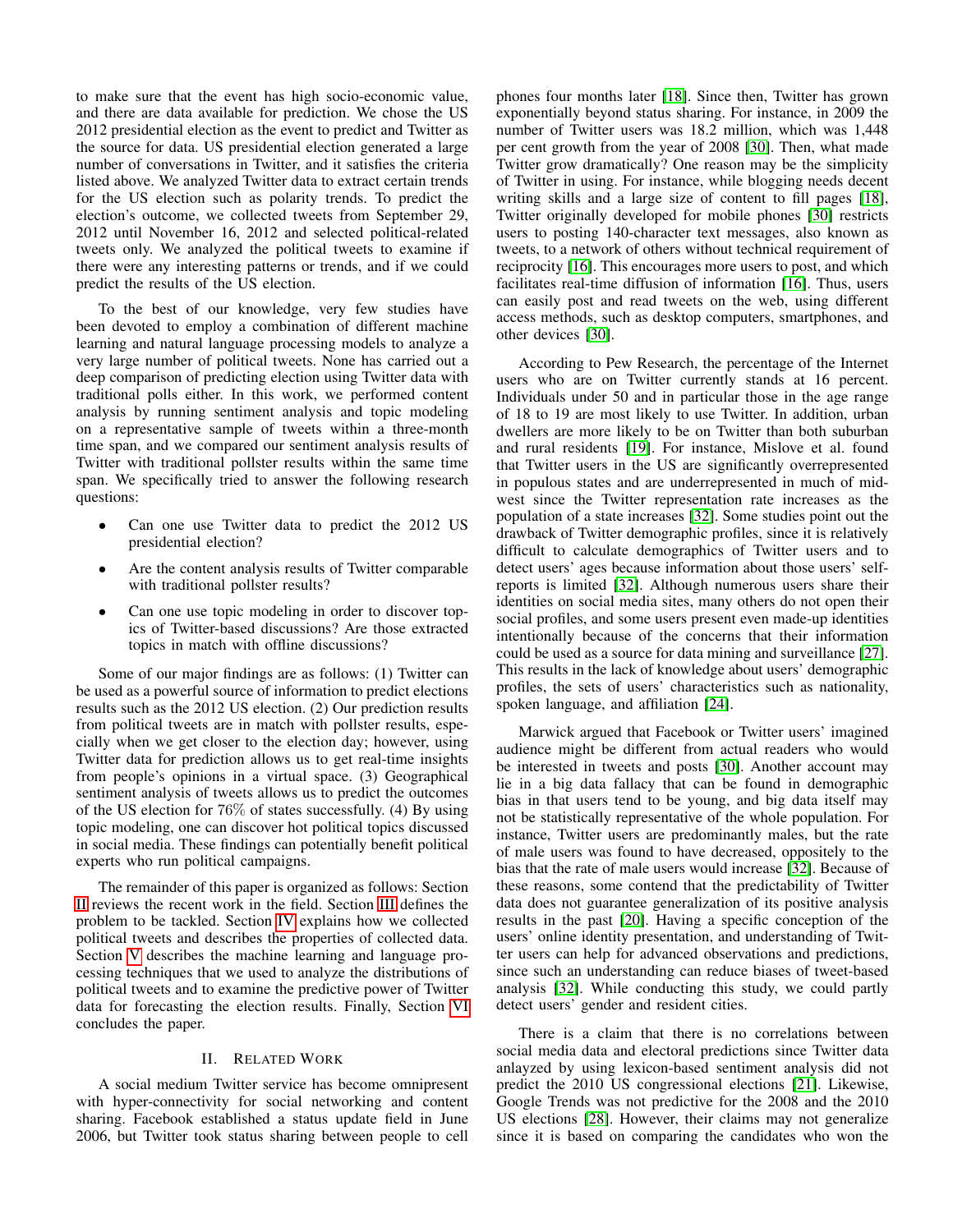2008 congressional elections to the candidates whose names were searched frequently on Google or appeared on Twitter. In order to obtain more credible results, more systematic methods of detecting would be necessary whether or not candidates names were used positively, negatively, or neutrally, instead of focusing on the frequency rates of the candidates' names who simply were searched on Google or appeared on Twitter. In addition, the tweets simply mentioning political parties are not sufficient either [\[36\]](#page-9-17). Other reasons that cause prediction failure are inadequate demographic data, existence of spammers, propagandists, and fake accounts in social media [\[21\]](#page-9-15).

In terms of methodology, we can say that our methods are systematic and credible. Regarding Gayo-Avello et al.'s claim [\[21\]](#page-9-15) that current methods using sentiment analysis on Twitter data for predicting the results of elections are not better than random classifiers, we think that the number of tweets (234,697) they collected is not sufficient to be representative of the number of actual voters. In addition, their sentiment analysis on 2800 words including 2,325 tweets (positive, negative, and neutral) is not a large sample size compared to our Twitter data. We agree with the claim that it is not trivial to identify likely voters via social media, but disagree with the argument that it is hard to obtain unbiased sampling from likely voters in social media [\[21\]](#page-9-15). In contrast with the argument, our Twitter data suggests that it is possible to collect an unbiased and random sample from those users who at least mention about a specific election in social media sites.

In the meanwhile, a large number of people have raised their voices via social media, which led to the emergence of companies that provide prediction services by using social media data. Topsy can be an example of an analysis company using social media data, providing a technology service for analyzing conversations in social media sites such as Twitter and Goggle+, and drawing insights from the conversations [\[8\]](#page-9-18). Intrade.com also provides a prediction service by utilizing a market trading exchange model predicting the probability of an event to occur in the future [\[7\]](#page-9-19). For the 2012 US presidential election, Intrade market accurately predicted the outcomes of all the US state electoral contests except Florida and Virginia. Although there are some claims against Google Trends we mentioned earlier, Google Trends is still useful technology in some degree, by which people can search keywords on Google website in order to detect current issues and trends[\[4\]](#page-8-1). Searching keywords is often correlated with various economic indicators and may help for short-term economic prediction [\[17\]](#page-9-20).

Surprisingly, based on the analysis of 50 million tweets they collected, Ritterman et al. proved that even noisy information in social media such as Twitter can be used as a proxy for public opinions [\[35\]](#page-9-21). They found that Twitter data provides more than factual information about public opinions on a specific topic, yielding better results than information from the prediction market. For instance, Twitter data can be used as social sensors for real-time events and to forecast the box-office revenues for movies [\[12\]](#page-9-3). The rate at which tweets posted about a particular movie has a strong positive correlation with the box-office gross. In addition, Twitter as a platform can reflect offline political sentiment validly [\[11\]](#page-9-22), and it can mirror consumer confidence. Interestingly, even a mere number of Twitter data dominated by a small number of heavy users predicted an election result, such as the results of the 2011 Irish general election [\[13\]](#page-9-23), and even came close to traditional election polls [\[11\]](#page-9-22). This aptly suggests that social media data, especially Twitter, can replace the costly- and time-intensive polling methods [\[33\]](#page-9-24). Thus, we argue that social media can be used as a credible source for predicting the near future.

## III. PROBLEM DEFINITION

<span id="page-2-0"></span>In this paper, we analyzed political tweets in order to find interesting trends and patterns which allow us to predict the US presidential election of 2012. To be formal, we analyzed a set of tweets in a given time interval  $[t_s, t_e]$  where  $t_s$ (i.e "2012-09-29 21:20:18 UTC") and  $t_e$  (i.e. "2012-11-16") 14:32:29 UTC") denote the timestamps for the first and last observed tweets, respectively. We use  $T$  to denote the set of observed tweets within this time frame where each tweet tw ∈ T is represented by a set of attributes including: *unix timestamp*, *source*, *author*, *latitude*, *longitude*, and *text*.

The first set of problems that we address in this paper is to compute temporal probability distributions of different properties of tweets in  $T$ . In particular, we would like to compute the distribution for the number of posted tweets per day in PST timezone. Next, for each day prior to the election, for each specific word w (e.g. *Obama*), we compute the number of tweets containing that word. We proceed our analysis by extracting distributions of frequent hashtags in posted tweets per day before the election.

For a given tweet tw, we can compute a polarity likelihood  $P(l|tw)$  where l denotes the polarity of tweet tw and can take any values from label set  $L = \{0, -1, +1\}$ . We label tweet tw with label *l* which produces the maximum polarity likelihood. We run our first sentiment analysis by computing the polarity likelihoods of a subset of tweets randomly sampled from each day prior to the elction day. We stduy distributions for the number of *positive* and *negative* tweets for each candidate per day. Second, we run a geo-spatial version of our sentiment analysis where we compute the popularity of each candidate in each US state by sampling only those tweets with location information.

Finally, as the last problem we randomly sample a subset of tweets from each day prior to the election. Next, we compute the probability distributions for unobserved topics  $P(w_i | topic\_index = k)$  where  $w_i \in V$  is a word from tweets vocabulary and  $k$  is topic index. Our goal here is to extract unobserved topics discussed in Twitter by mining a large random sample of tweets per day.

### IV. DATA COLLECTION

<span id="page-2-1"></span>Predicting future events using big data has been in the core of attention in the last few years. To tackle this problem, we needed to find an event that we could measurably predict and to find big data to drive the prediction. We found that predicting the US presidential election was an appealing problem. We also found reports, which have shown that both Republican and Democratic campaigns spent considerable amount of time to promote their candidate in social media such as Twitter and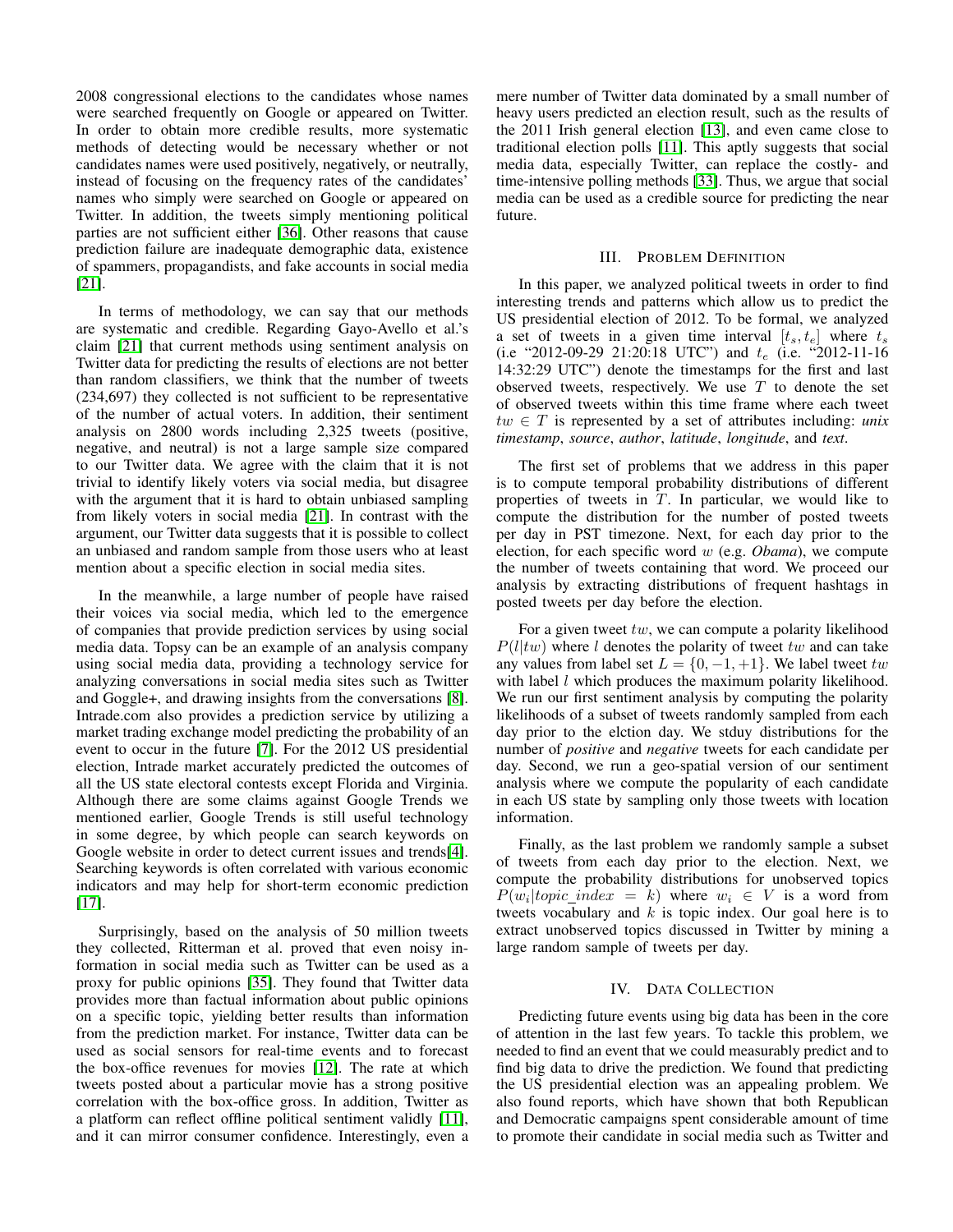<span id="page-3-1"></span>

| RT @JCULLI: If Romney win Im moving to Canada. No bullshit.  |
|--------------------------------------------------------------|
| Mitt Romney buys followers. LO                               |
| Samuel L. Jackson To Voters: Wake The F*ck Up And Vote Obama |
| My ex bf is soo stupid routing 4 romney.                     |
| Goin to vote. #Romney                                        |
| #Benghazi - #Obama Linked To Benghazi Attac                  |
| Hell yeah!!!!! #Obama                                        |
|                                                              |

<span id="page-3-2"></span>TABLE I: A Sample of Political Tweets

| <b>Tweet Source</b>     | <b>Freq Percentage</b> |
|-------------------------|------------------------|
| Twitter for iPhone      | 32%                    |
| web                     | 22%                    |
| Twitter for Android     | 20%                    |
| Echofon                 | 2.7%                   |
| Mobile Web              | 2.5%                   |
| Twitter for iPad        | 2.3%                   |
| TweetDeck               | 2.3%                   |
| TweetCaster for Android | 1.8%                   |
| twitterfeed             | 1.4%                   |
| <b>Tweet Button</b>     | 1.1%                   |

TABLE II: Frequent Tweet Sources (Nov 6, 2012)

Facebook. In particular, we have seen several reports highlighting Obama's efforts on exploiting social media for the 2008 and 2012 US presidential elections [\[2\]](#page-8-2), [\[6\]](#page-9-25). Thus, we decided to collect data from Twitter website for analyzing tweets in order to predict the US presidential election. Choosing Twitter was mainly because of its open API which made collecting stream of tweets be convenient.

We implemented a Twitter crawler that uses Twitter Streaming API to collect political-related tweets in real-time [\[10\]](#page-9-26). We developed a simple listener in Python for collecting political tweets using Tweepy Python library [\[9\]](#page-9-27). We filtered twitter stream in order to collect political tweets only related to the 2012 US presidential election. For such, we filtered tweets that contain political keywords such as *barack obama*, *mitt romney*, *us election*, *paul ryan*, *joe biden*, and so on. We ran our Python crawler from September 29, 2012 until November 16, 2012, by then we collected around 39 million tweets. The number of collected tweets before the election day (i.e. November 6, 2012) was around 32 million tweets among which 140 thousand tweets came with geo-locations (i.e. 0.43%). We stored all tweets in a *MySql* database. We also stored geotagged tweets in a *k-d tree* data structure for running machine learning and data mining analysis. We added necessary indexes on the *tweet* table in order to minimize running times of *MySql* queries.

While collecting tweets, we made sure to collect a rich set of attributes associated with each tweet including: *tweet content*, *time of posted tweet*, *author of tweet*, *source*, and *tweet location*. Table [I](#page-3-1) shows a sample of tweets contents. As we see, political tweets are usually short and do not use a formal language. *Source* attribute is the platform used by Twitter user for tweeting. Table [II](#page-3-2) shows the most frequent sources used for tweeting on election day (i.e. November 6, 2012). *Tweet location* is composed of *latitude* and *longitude* where tweet was posted. The rich data we collected for the US election provides a unique opportunity to tap into public opinions. We have plans to make an anonymized version of our data publicly available in the near future.

<span id="page-3-3"></span>

Fig. 1: ML/NLP Software Architecture

# V. MINING TRENDS OF POLITICAL OPINIONS

<span id="page-3-0"></span>Having access to 39 million tweets provides a unique opportunity to run deep statistical and machine learning analysis on tweets contents. In particular, having tweeting time information for posted tweets allows us to perform temporal statistical analysis on the political tweets. Moreover, having location data for a subset of our tweets enables us to perform time-spatial statistical analysis. In this section, we first run a basic statistical analysis on collected tweets in order to get insights about political trends in Twitter. Next, we design and implement an enhanced version of a machine learning classifier to compute sentiments of tweets. Finally, we run our in-house implementation of LDA algorithm by which we digg into the underlying discussions inside Twitter in the course of election.

One of our contributions in this paper is the development of an advanced machine learning and language processing (ML-NLP) engine which enables us to run text analysis on a large number of tweets. Figure [1](#page-3-3) shows the complete software architecture of the ML-NLP engine which we have built in the last two years. We have implemented the ML-NLP software in the Java language. The ML-NLP engine accesses to the MySql database through the *Hibernate ORM* which is an object-relational mapping library for the Java language [\[5\]](#page-8-3). We also used *Dropwizard* framework in order to put the ML-NLP engine behind a RESTful web service [\[3\]](#page-8-4). This allows researchers to run their analysis through REST API request without being worried about the implementation details. The ML-NLP engine is consisted of four major components: Statistical component which is responsible to compute all basic statistics, Text Analysis for running basic text analysis tasks, the Naive Bayes classifier for sentiment analysis, and the LDA algorithm for topic modleing. We have plan to make our ML-NLP software open source for the public use of other researchers in the field.

# *A. Statistical Analysis*

We started our analysis by touching the surface of our big data. Our goal is to see if we can get insights about public opinions by running a few stat analysis on top of our tweets.

*1) Tweets Frequency Distribution:* As the first analysis, we started with computing the tweets frequency distribution by which we measured the number of political tweets posted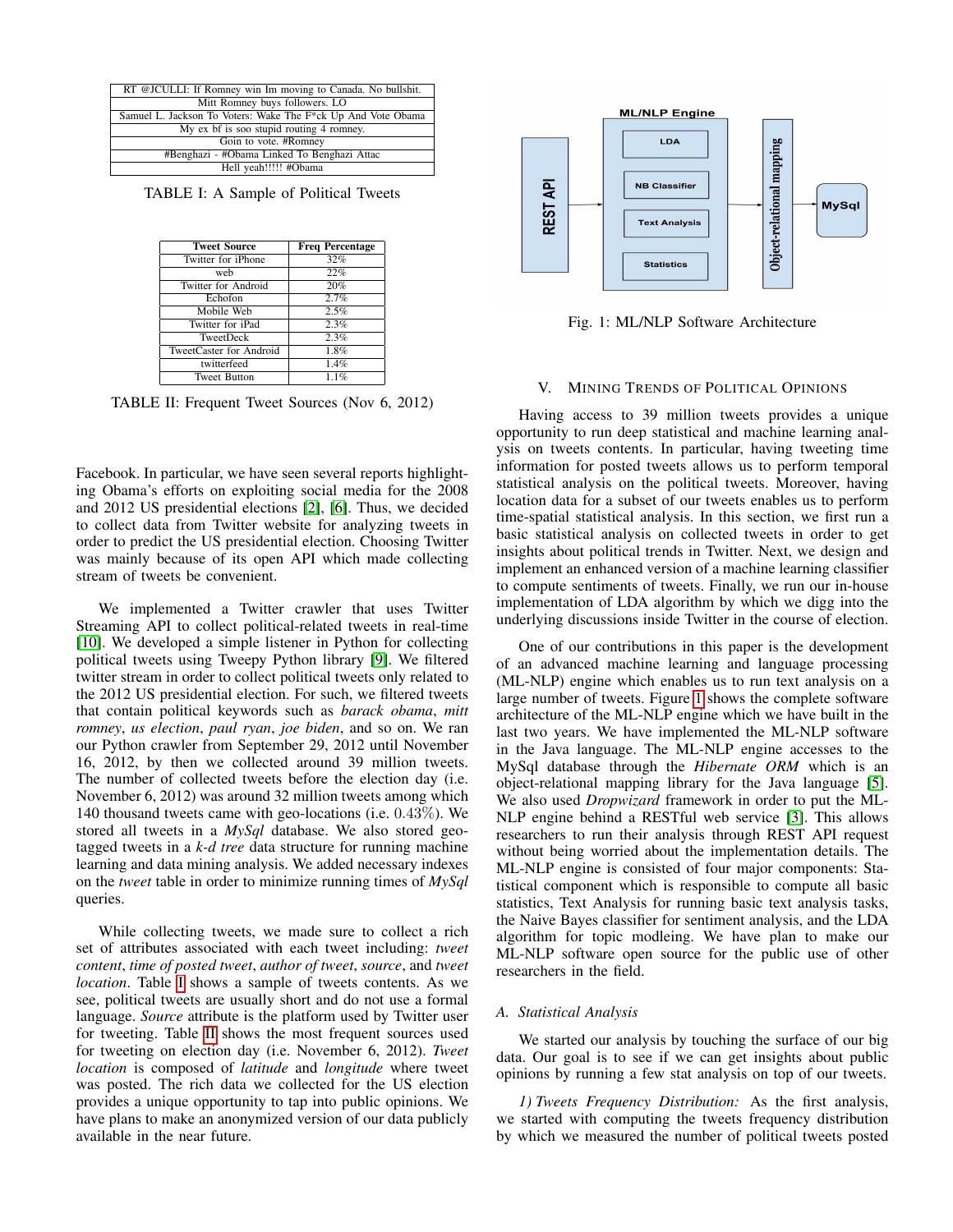<span id="page-4-1"></span>

| Date         | <b>Event</b>               |
|--------------|----------------------------|
| Oct 3, 2012  | First presidential debate  |
| Oct 11, 2012 | Vice-presidential debate   |
| Oct 16, 2012 | Second presidential debate |
| Oct 22, 2012 | Third presidential debate  |
| Nov 6, 2012  | Election day               |

TABLE III: US 2012 Presidential Election Schedule

<span id="page-4-0"></span>

Fig. 2: Political Tweets Frequency Distribution

on each day starting from September 29th and ending on November 16th, 2012. The results are shown in Figure [2.](#page-4-0) From the figure, we find local maximums occuring on October 3, October 11, October 16, October 22, and November 6, 2012. Table [III](#page-4-1) shows the schedule of important events for the 2012 US presidential election. As we see, there is a match between local maximums on Figure [2](#page-4-0) and important election events including the three debates and the election day. As we expected, the global maximum occured on the election day, which is over three million tweets. Readers should note that our crawler process crashed before third presidential debate due to some technical issues and was restarted on the same day.

*2) Tweets Mentions Distribution:* In the second analysis, we were interested in measuring how much each candidate was in the center of attention in Twitter. For such, we analyzed the tweets contents from September 29 until November 16. For each day, we computed the percentage of the tweets that mentioned either "*Romney*" or "*Obama*". To run the analysis, we randomly sampled 10K tweets from each day and computed the percentage of mentions for each candidate separately. The results of our analysis are shown in Figure [3.](#page-4-2) By analyzing the results closely, we make a few interesting observations. First of all, Obama mostly led Romney. In other words, Obama was more in the center of attentions in Twitter than Romney was. Interestingly, we observe that after each presidential debate, Romney led Obama for one or two days; however, after that, he lost the momentum again. This can be justified by the

<span id="page-4-2"></span>

Fig. 3: Obama and Romney Mentions Percentage in Twitter

effort taken by Romney and his campaign to bring public attentions to him in social media space. Finally, from the third presidential debate onward, we observe that Obama by far led the Twitter social medium space. Thus, one can argue that after the last debate (i.e. October 22, 2012), the public opinions especially the undecided individuals were formed, which made Obama become the dominant player in Twitter discussions.

*3) Hashtags Distribution:* According to Twitter, hashtags preceded by "#" symbol are used to mark important keywords or topics in a tweet. It was created organically by Twitter users to categorize messages. Therefore, by analyzing hashtags, one can discover popular topics in Twitter. Analyzing distributions of hashtags over time allows us to find out who is leading in Twitter and to measure popular topics that people discuss the most on the website. Figure [4](#page-5-0) demonstrates the hashtag distribution for eight different days including the debates, days leading to the election day, and the election day (i.e. November 6th, 2012). We can make a few interesting observations by analyzing the hashtags distributions. First, on the debate days, "#*debate*", "#*obama*", and "#*romney*" appeared as the most popular hashtags. Furthermore, as we approach the election day, "#*obama*" became the most popular hashtag in tweets. Thus, analyzing hashtags clearly demonstrates that Obama became the popular candidate in Twitter as the election day approached, which is in match with the result of the 2012 US presidential election.

# *B. Sentiment Analysis*

As the second part of our analysis, we designed and developed an advanced version of *Naive Bayes* classifier in order to compute sentiments of tweets [\[31\]](#page-9-28). We chose the Naive Bayes classifier because it produces high quality results despite its simplicity. Below we explain how we designed, implemented and trained our NB classifier.

*1) Naive Bayes Classifier:* We are interested in computing the posterior probability of the label of a tweet given its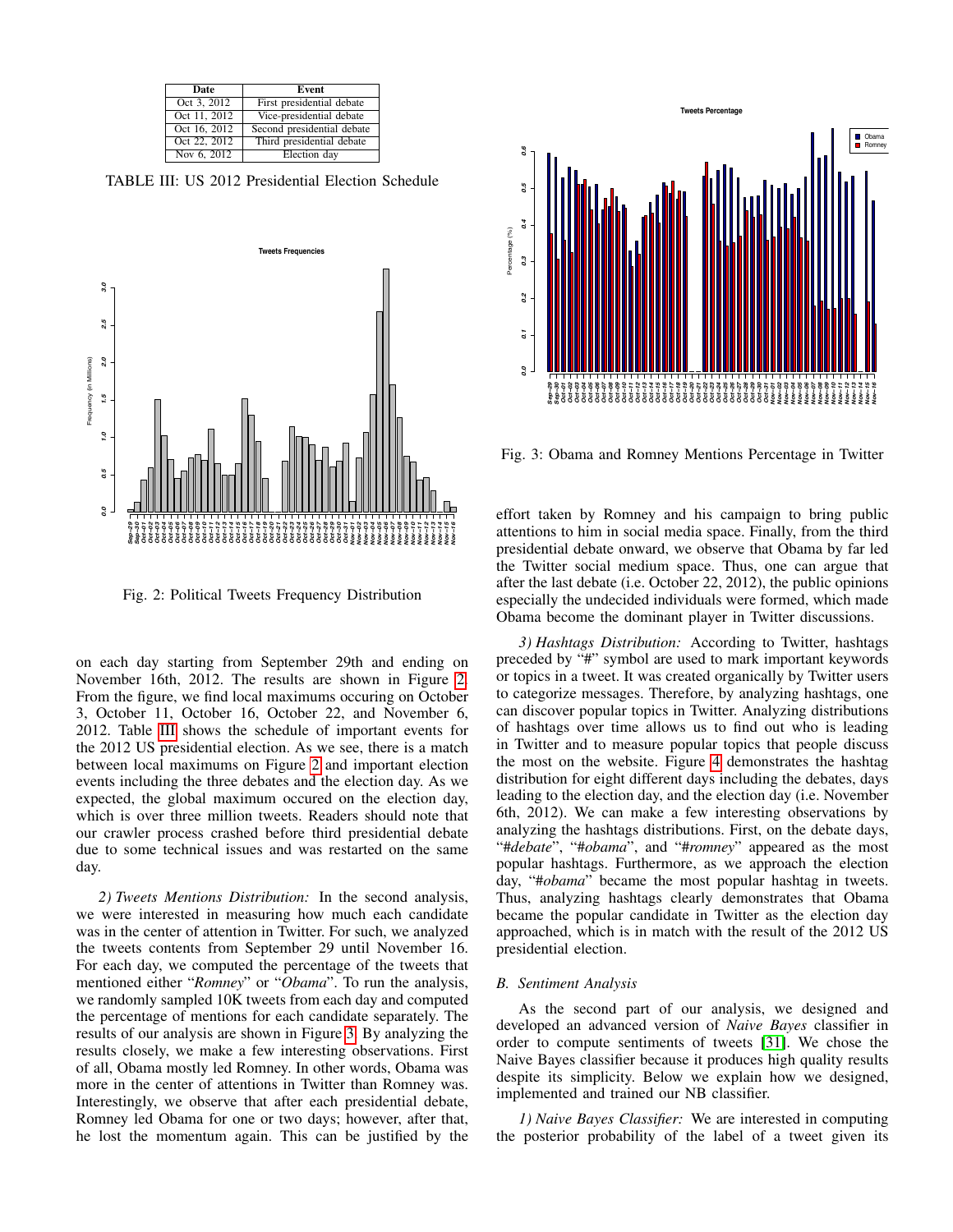<span id="page-5-0"></span>

Fig. 4: Distributions of Frequent Hashtags on Important Dates

content. Using Bayesian framework, we factorize posterior probability by product of prior probability (i.e. our prior belief) and likelihood, which is the knowledge we achieve from observational data. This relationship is shown in Equation [1.](#page-5-1)

<span id="page-5-1"></span>
$$
Posterior \propto Prior \times Likelihood \tag{1}
$$

We make the independence assumption by which we assume that given the label of tweet, features (i.e. words) are independent random variables. Thus, we can factorize the likelihood probability  $P(tweet|label)$  as the product of conditional probabilities of features given the corresponding label (i.e.  $P(w_i | label = l_j)$ ). This allows us to formulate our sentiment classification problem as shown in Equation [2.](#page-5-2)

<span id="page-5-2"></span>
$$
P(label = l_j | twoet) \propto P(label = l_j) \times \prod_i P(w_i | label = l_j),
$$
\n(2)

where  $P(label = l_j | twee)$  is the posterior probability of tweet's label given its content,  $tweet = \{w_1, ..., w_n\}$  and  $l_i \in L = \{0, -1, +1\}$ . Here, we model each tweet content as a bag of words. Also, each tweet can take any of three possible lables: 0, −1, and +1 as its polarity indicating *neutral*, *negative*, and *positive* sentiments, respectively. The label of a tweet is computed as the label with the maximum likelihood as shown in Equation [3.](#page-5-3)

<span id="page-5-3"></span>
$$
label_{NB} = \underset{l_j \in L}{\arg \max} P(label = l_j | w_i), \tag{3}
$$

To compute the likelihood probability  $P(w_i|label = l_j)$ , we use the following smoothing equation:

$$
P(w_i|label = l_j) = \frac{count(w_i, l_j) + 1}{count(l_j) + |V|},
$$
\n(4)

where  $count(w_i, l_j)$  is number of times we have observed word  $w_i$  with label  $l_j$  in our training data,  $count(l_j)$  is the number of times we have seen label  $l_i$  in our training data, and  $|V|$  is the number of words in our training data (i.e. vocabulary size).

 $W_{\text{symmatrix}}^{\text{loop}}$  we produced the following label "*obama=+1,romney=NA*" For training the Naive Bayes classifier, we manually labeled 989 number of tweets. We selected these tweets uniformly at random from all of our tweets. Next, we went through the list of tweets and manually labeled each of them. For example, for "*RT @MarkSalling: Obama is going to win*" meanining that the tweet only mentioned Obama with a positive polarity. As another example, we labeled "*Even after having gotten a raise this year, my lifestyle has been altered down because of the price of gas and food. Screw you Obama!*" as "*obama=-1,romney=NA*". Readers should note that for training NB classifier we used the tweets that mentioned only one of the two candidates. This is because when both candidates are mentioned in the same tweet, we needed to use a more sophisticated language processing technique in order to compute the right polarity for each candidate.

> Before using a tweet for training or classification, we cleaned it and removed all noises. This includes removing *URL*, "@somebody", "RT", "#something", numbers, stop words, punctuations, and capitalization. Removing noise from tweets significantly improves the performance of the NB classifier. Next, we tokenized each tweet into its consisting words using *space* as delimiter. We also modified our NB classifier to handle negation. In particular, for the case that a negation word appeared in a tweet such as "*don't*", we modified the tweet by adding *NOT* keyword to the beginning on each word following the negation word until we see a punctuation. As an example, we change "*don't have favorite candidate, but ill vote for Obama anyway!*" to "*don't NOT have NOT favorite NOT candidate, but ill vote for Obama anyway!"*. This modification allows us to handle negation successfully. Finally, we use *logarithm* of probabilities while computing posterior probabilities  $P(label = l<sub>i</sub>|tweet)$  to handle underflow issue.

> *2) Sentiment Analysis Results:* For running sentiment analysis, we randomly sampled 10K tweets from each day starting from September 29th and ending November 16th, 2012. By computing sentiment for tweets mentioning one candidate only, we can minimize the number of errors made by the NB classifier. As mentioned earlier, we cleaned each tweet by removing noise. Figure [5](#page-6-0) shows the trend of positive tweets for each candidate over the period of the election. By analyzing the number of positive tweets, we can make several observations. First, Obama led Romney in the number of positive tweets in general. Second, there is a close competition between the two candidates from October 7th until October 22th which was the day of the last presidential debate. After October 22th, we observe that Obama started leading Romney in Twitter space with a large gap.

> Figure [6](#page-6-1) shows the trend of negative tweets for both candidates over the election period. By analyzing the negative tweets, we make several observations. Interestingly, the number of negative tweets are significantly larger than positive ones (i.e. eight times more). This shows that in the US presidential election, both Republican and Democratic parties spent their energy to advertise negative contents for their competitor.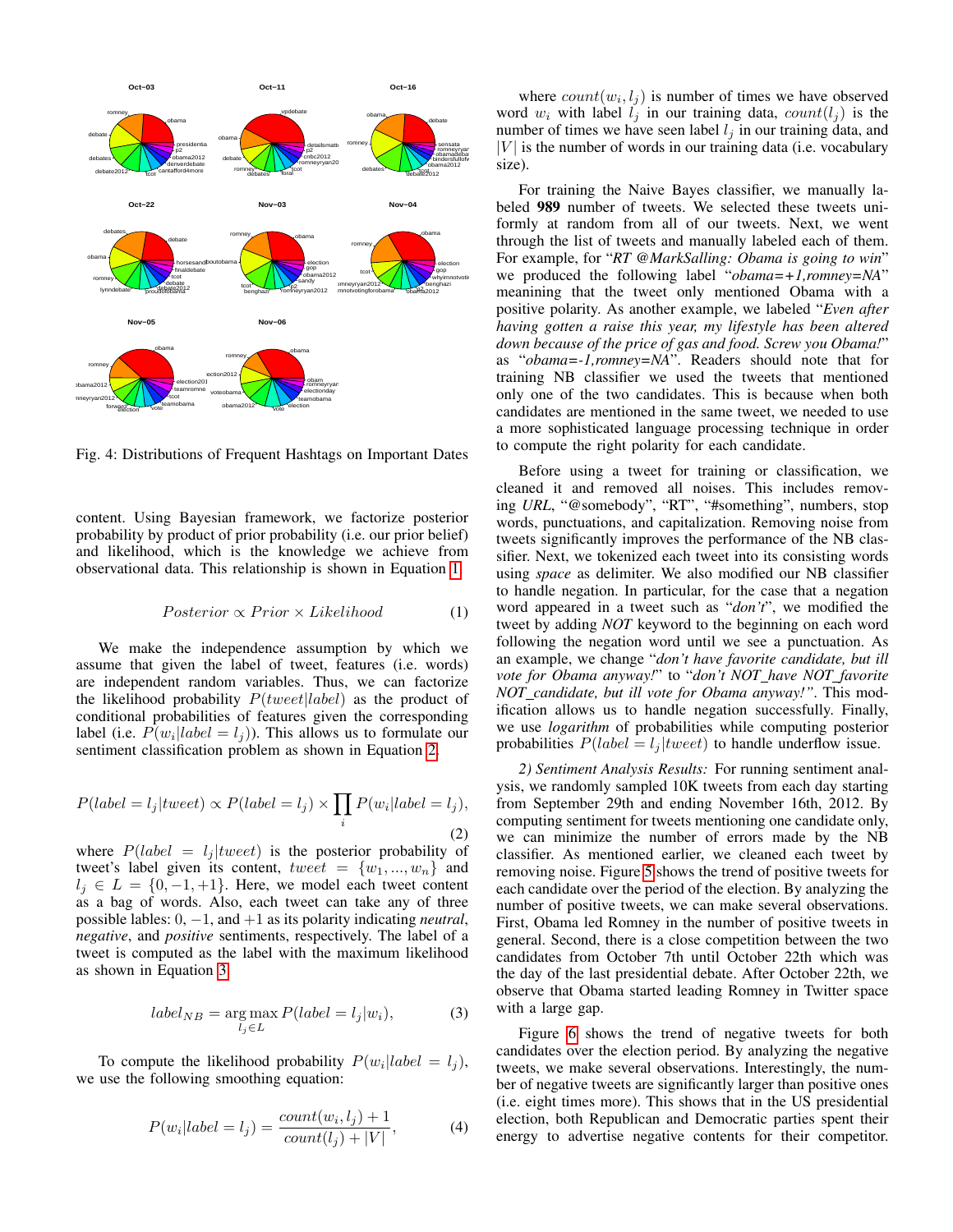**Positive Tweets (10K random samples daily)**

<span id="page-6-0"></span>

<span id="page-6-1"></span>Fig. 5: Obama/Romney: Positive Tweets Trend

<span id="page-6-2"></span>

Fig. 7: Obama/Romney: Polls Favorite Results



Fig. 6: Obama/Romney: Negative Tweets Trend

This strategy was also dominant during the debates where Romney often attacked Obama's domestic and foreign policies. In addition, there is a close competition between the two candidates from October 3th until October 22th, 2012. Finally, after October 22th, Obama started receiving more negative tweets compared to Romney did which is due tObama's dominance in Twitter.

*3) Opinion Polls Results:* For the next analysis, we compared our Twitter sentiment analysis results with polls results collected through traditional polling systems. We accessed opinion polls data from Hffington Post website [\[1\]](#page-8-5) where Each pollster data was ran by a different poll agency where they used different tolls to interview a population sample of voters. We only considered polls data for the period of September 29th until November 5th, 2012. We found 103 number of pollster results in that time range among which 98% of pollsters interviewed "*Likely Voters*" and the other 2% targeted "*Registered Voters*". We also found that 53.4% of polls used "*Automated Phone*" for interviews while "*Phone*" and "*Internet*" portions were 24.3% and 18.4%, respectively. The rest was a mixture of those methods. Finally, Table [IV](#page-7-0) shows the top pollsters in the opinion polls data.

Figure [7](#page-6-2) shows pollster results (i.e. favorite percentage) for each candidate before the election day. We observed that Obama and Romney had been fluctuating in polls while being behind and ahead of each other in turn from October 6th to October 29th, in a comparison of tweet mentions percentage in Figure [3,](#page-4-2) hashtags distributions on important dates in Figure [4,](#page-5-0) and positive tweets trend of Obama/Romney in Figure [5](#page-6-0) with pollster results in Figure [7.](#page-6-2) Moreover, according to Figure [7](#page-6-2) Obama had been ahead of Romney 17 days among 36 days from October 1st to November 5th, especially in the early October (i.e. October 1st to 5th) and the early November (November 3rd to 5th) while reaching the election day.

The pollster results in Figure [7](#page-6-2) are mostly in match with our Twitter results but with some latency. For instance, Figure [3](#page-4-2) shows that Obama was mostly mentioned in Twitter especially from September 29th to October 3rd, and after October 23rd until November 16th (even after the election day). Obama had mostly been a popular topic in Twitter as Figure [4](#page-5-0) shows, and as reaching the election day, Obama was discussed about the most, more than twice compared to Romney. Finally, Obama had positive tweets much more than Romney had according to Figure [5](#page-6-0) as the election day reached.

*4) Geographical Sentiment Analysis:* We have 140K tweets with geographical information (i.e. tweets posted from mobile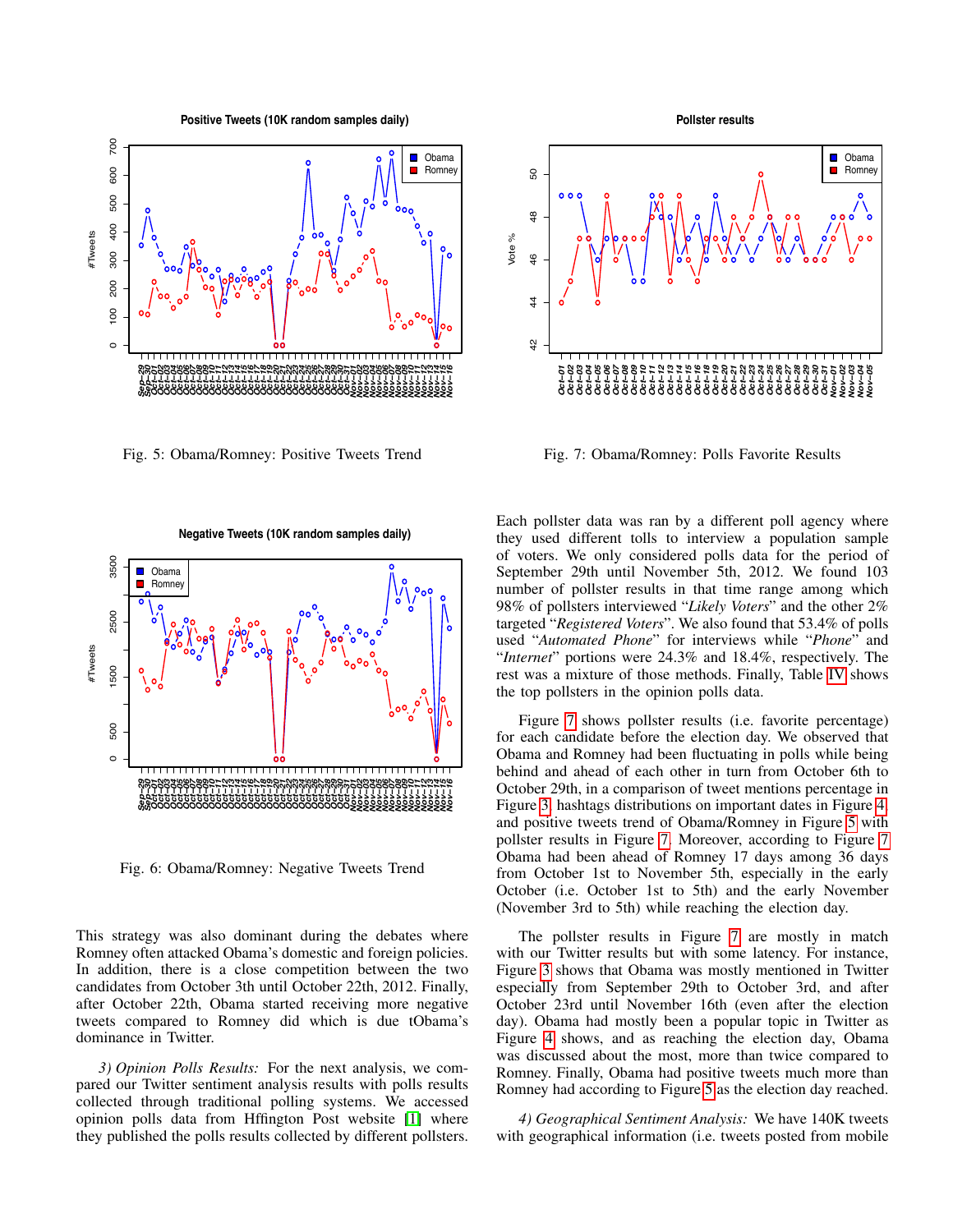<span id="page-7-0"></span>

| <b>Pollster</b>                     | <b>Frequency</b> |
|-------------------------------------|------------------|
| Rasmussen                           | 12               |
| Ipsos/Reuters (Web)                 |                  |
| YouGov/Economist                    |                  |
| PPP (D-Americans United for Change) |                  |
| <b>UPI/CVOTER</b>                   |                  |
| Politico/GWU/Battleground           |                  |
| DailyKos/SEIU/PPP (D)               | 5                |
| ABC/Post                            | 5                |
| Gallup                              | 5                |
| <b>IBD/TIPP</b>                     |                  |
| ARG                                 |                  |

TABLE IV: Frequent Pollsters

phones) in our dataset. For a granular analysis, we repeated the sentiment analysis, focusing only on geo-tagged tweets. This spatial analysis allows us to measure the popularity of each candidate in each US state. For running geographical sentiment analysis, we stored all 50 states' latitudes/longitudes in a *k-d tree* data structure [\[22\]](#page-9-29). This data structure allows us to find the state of each geo-tagged tweet by running a nearest neighbor search in  $O(\log(n))$  steps.

We define  $+Ratio$  to be the ratio of the number of positive tweets for Obama to the number of positive tweets for Romney in the given state. Likewise, we define -Ratio to be the ratio of the number of negative tweets for Obama to number of negative tweets for Romney in the corresponding state. By analyzing geo-tagged tweets for a given state, we call Obama as the winner of that state if +Ratio is greater than -Ratio. Otherwise, we call Romney the winner. Table [V](#page-7-1) shows our results for a selected number of states. In Table [V,](#page-7-1) Counts column shows the total number of processed tweets with geolocation data for the corresponding state and Election Result shows the final result for that state.

In Table [V,](#page-7-1) we have highlight a few states for which we could successfully predict the election results. We also show a few states for which our prediction technique failed to call the winner such as *Florida*. According to our results, we could accurately predict the election results for 38 states correctly which counts for 76% of states. Our predictor failed in 12 states where Obama was winner for three of those states and Romney was winner for the other nine. In the 2012 US presidential election, Obama won the election in 26 states plus DC while Romney won in 24 states. Thus, our predictor's accuracy for Obama was 85% (i.e. we could predict 23 states out of 27 states including DC correctly) whereas the predictor's accuracy for Romney was only 62.5% (i.e. we could predict 15 states out of 24 states correctly). Our predictor's low accuracy for Romney can be justified by Mislove et al. work in which they found that Twitter users in the US are significantly overrepresented in populous states and are underrepresented in much of mid-west states [\[32\]](#page-9-13).

## *C. Analyzing Discussed Topics in Twitter*

As the next analysis, we processed tweets to extract the underlying topics discussed by Twitter users on each day before the election. We ran the Latent Dirichlet Allocation (LDA) model to compute the discussed topics from a large collection of tweets [\[14\]](#page-9-30). The LDA is a general probabilistic framework for modeling sparse vectors of count data such as bags of words for text. The main idea behind the LDA

<span id="page-7-1"></span>

| <b>State</b>           | +Ratio   | -Ratio   | <b>Counts</b> | <b>Election Result</b> |
|------------------------|----------|----------|---------------|------------------------|
| $\overline{DC}$        | 1.93     | 1.26     | 647           | Obama 3                |
| HТ                     | 3.0      | 1.12     | 205           | Obama 4                |
| CA                     | 1.69     | 1.39     | 7656          | Obama 55               |
| $\overline{\text{NY}}$ | 1.73     | 1.23     | 6102          | Obama 29               |
| <b>TX</b>              | 1.49     | 1.56     | 7069          | Romney 38              |
| AZ.                    | 1.14     | 3.43     | 2444          | Romney 11              |
| <b>KY</b>              | 137      | 1.88     | 1593          | Romney 8               |
| FL.                    | 1.120253 | 1.485866 | 8480          | Obama 29               |
| GA                     | 1.865079 | 1.561066 | 3821          | Romney 16              |
| NC                     | 1.411765 | 1.246248 | 3621          | Romney 15              |

TABLE V: Geographical Sentiment Results

<span id="page-7-2"></span>

Fig. 8: Graphical model of LDA algorithm

algorithm for text data is that the words in each document are generated by a mixture of topics. A topic is represented as a multinomial probability distribution over words. Word distribution of each topic and topic distribution of each document are unobserved and are learned from data using unsupervised learning algorithm. Figure [8](#page-7-2) shows the graphical model for the LDA model.

We implemented the LDA algorithm using Gibbs sampling method. We analyzed the tweets from three presidential debates: October 3rd, 16th and 22th in order to determine topics people discussed during the debate days. We set the number of topics to five  $(K = 5)$  and ran 1000 iterations of Gibbs sampling using our ML/NLP engine. For each debate day, we sampled 10K random tweets for running the LDA model. We cleaned tweets contents using a similar technique described in the previous section. For each topic, we generated the top 15 most likely words. Tables [VI,](#page-8-6) [VII,](#page-8-7) and [VIII](#page-8-8) show extracted topics from the three presidential debates.

From Table [VI,](#page-8-6) we observe that after the first debate there was a big conversation around both candidates and their performance during the debate. As expected, the word *debate* was appeared in majority of topics as a word with high likelihood. This clearly shows the impact of debate on Twitter conversations. We see that *tax* and *middle class* also appeared as other popular topics on that day. This is because the focus of the first debate was on economy, job creation, and the federal deficit topics. Interestingly, we observe that there iwas a topic around *Michelle* and *anniversary* words. This is because Barack and Michelle Obama anniversary is on October 3rd, which was mentioned by both candidates in the beginning of the first debate.

The focus of the second presidential debate was domestic affairs and foreign policy. As we see from Table [VII,](#page-8-7) this debate started a discussion on Twitter around topics such as *cut taxes*, *jobs*, *deficit* and the attack on the US consulate in Benghazi Libya. It is also interesting to see that the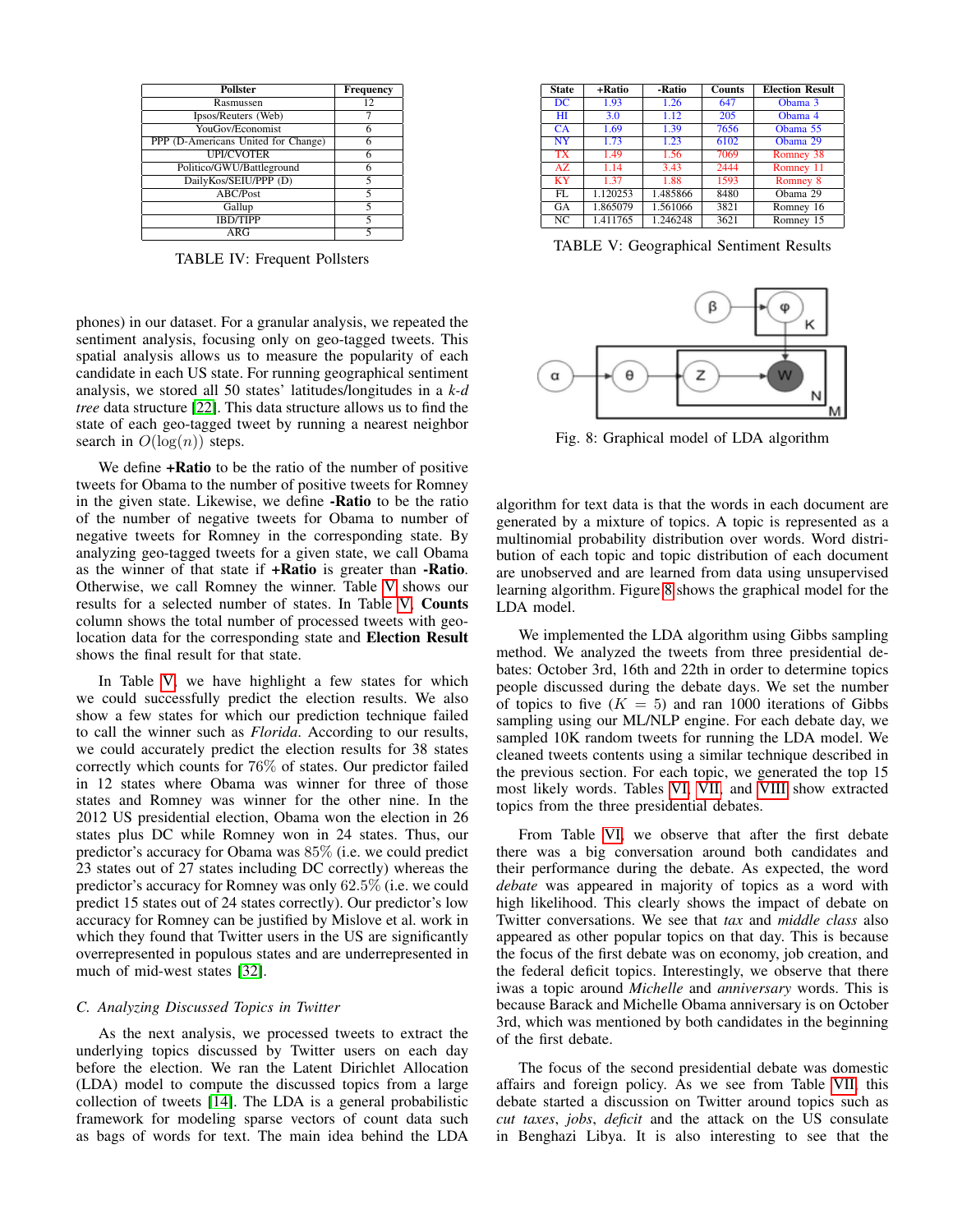<span id="page-8-6"></span>

| $T_1$     | T <sub>2</sub> | $T_3$       | $T_{4}$   | $T_5$     |
|-----------|----------------|-------------|-----------|-----------|
| romney    | obama          | obama       | obama     | romney    |
| obama     | romney         | romney      | romney    | obama     |
| mitt      | debate         | mitt        | not       | mitt      |
| debate    | mitt           | barack      | like      | class     |
| poll      | tonight        | debate      | mitt      | like      |
| election  | gt             | president   | vote      | middle    |
| won       | presidential   | michelle    | don       | tax       |
| cnn       | president      | not         | people    | not       |
| amp       | vote           | amp         | voting    | cut       |
| president | election       | video       | amp       | says      |
| street    | first          | anniversary | election  | taxes     |
| wins      | get            | would       | know      | president |
| y         | watch          | election    | debate    | fucked    |
| de        | amp            | party       | president | debate    |
|           | like           | tonight     | get       | big       |

TABLE VI: First presidential debate

<span id="page-8-7"></span>

| $T_1$     | $T_2$     | $T_3$     | $T_{4}$   | $T_{5}$   |
|-----------|-----------|-----------|-----------|-----------|
| obama     | obama     | romney    | romney    | obama     |
| romney    | romney    | obama     | obama     | romney    |
| debate    | debate    | tax       | mitt      | mitt      |
| mitt      | president | mitt      | like      | not       |
| tonight   | gt        | plan      | not       | like      |
| president | ryan      | debate    | debate    | jobs      |
| amp       | paul      | trillion  | women     | candy     |
| not       | poll      | details   | get       | crowley   |
| would     | won       | president | vote      | right     |
| plan      | mitt      | don       | president | said      |
| back      | amp       | like      | election  | president |
| one       | election  | cut       | tonight   | debate    |
| point     | tonight   | taxes     | don       | amp       |
| last      | voters    | amp       | amp       | libya     |
| win       | vote      | know      | get       |           |

TABLE VII: Second presidential debate

word *women* appeared in one of topics. This can be because Romney used the term *"Binders full of women"* when he was asked to respond to a question about pay equity for women. Thanks to Romney's comment within minutes, the hashtag *#bindersfullofwomen* was trending worldwide on Twitter.

Finally, the third debate was focused on the foreign policy. As we see in Table [VIII,](#page-8-8) there were discussions around *foreign policy*, *Iran*, and *Bin Laden* topics in Twitter. Our results show that by using the LDA algorithm, we can effectively extract popular topics from thousands of tweets discussed in Twitter. Thus, we can use the LDA model in order to get insights from discussions in Twitter and to find out the subjects that matter to the public the most.

### VI. CONCLUSION

<span id="page-8-0"></span>Social media has not been studied systematically enough yet. Regarding to the possibility of predicting future events using social media data, advanced machine learning techniques can help for more accurate analysis. Through analyzing social media data such as tweets, we can find interesting trends that can lead to better understanding, interpretation and insights. Although predicting future events by mining social media data is challenging, given its predictive functions, the data is appealing to be used as an important source of information for opinion mining.

Our methods for Twitter content analysis are systematically developed, so that we contend that our results are credible enough. Our results show that Obama was leading in Twitter

<span id="page-8-8"></span>

| $T_1$        | $T_2$    | $T_3$     | $T_{4}$   | $T_5$     |
|--------------|----------|-----------|-----------|-----------|
| romney       | obama    | obama     | romney    | romney    |
| obama        | romney   | romney    | obama     | mitt      |
| debate       | bin      | debate    | mitt      | obama     |
| mitt         | laden    | won       | not       | gt        |
| foreign      | mitt     | poll      | president | plan      |
| policy       | bayonets | president | like      | like      |
| president    | horses   | cbs       | amp       | point     |
| not          | debate   | think     | get       | let       |
| said         | said     | mitt      | vote      | policy    |
| presidential | won      | news      | don       | foreign   |
| barack       | fewer    | cnn       | people    | romneys   |
| like         | navy     | tie       | know      | five      |
| iran         | say      | wins      | election  | left      |
| won          | fact     | barack    | tonight   | president |
| final        | like     | vote      | one       | take      |

TABLE VIII: Third presidential debate

for the 2012 US presidential election, which is in match with the outcome of the election. We also found that the negative advertising played an important role in Twitter conversations during the US presidential election. Our geographical sentiment analysis results show that geo-tweets can uncover candidates popularities in the US states. Our results also demonstrate that LDA is a powerful unsupervised algorithm. Every topic extracted by LDA defines a probability distribution over vocabulary words, through which we could extract hidden topical patterns from a large number of political tweets, and through which we could infer the underlying topic structure in Twitter.

Given certain claims on some drawbacks of social media data, it is interesting to know that social media platforms such as Twitter and Facebook and numerous others have been treated as an indispensable source for marketing, advertising, and promotions [\[23\]](#page-9-7) as well as for detecting social trends and predicting future events. In addition, the phenomenon of the growth of companies in social media analysis implies the increasing demands for social media analysis. In facing the era of social media, social media data is an important source of information for different types of content analysis. For a further study, more improved methods in mining social media data will contribute to a better understanding of the social media landscape in more details.

### ACKNOWLEDGMENT

The authors would like to thank Li Yu for his contribution in building the analytics software for mining tweets and Mohammad Hajiabadi for his valuable comments to improve the quality of the paper.

### **REFERENCES**

- <span id="page-8-5"></span>[1] 2012 general election: Romney vs. obama. [http://elections.](http://elections.huffingtonpost.com/pollster/2012-general-election-romney-vs-obama) [huffingtonpost.com/pollster/2012-general-election-romney-vs-obama.](http://elections.huffingtonpost.com/pollster/2012-general-election-romney-vs-obama) Accessed: 2014-06-22.
- <span id="page-8-2"></span>[2] Barack obama on social media. [http://en.wikipedia.org/wiki/Barack](http://en.wikipedia.org/wiki/Barack_Obama_on_social_media) [Obama](http://en.wikipedia.org/wiki/Barack_Obama_on_social_media) on social media. Accessed: 2014-06-22.
- <span id="page-8-4"></span>[3] Dropwizard: a java framework for developing ops-friendly, highperformance, restful web services. [dropwizard/.](https://dropwizard.github.io/dropwizard/) Accessed: 2014-06-22.
- <span id="page-8-1"></span>[4] Google trends. [http://www.google.com/trends/.](http://www.google.com/trends/) Accessed: 2014-01-04.
- <span id="page-8-3"></span>[5] Hibernate: an open source java persistence framework project. [http:](http://hibernate.org/) [//hibernate.org/.](http://hibernate.org/) Accessed: 2014-06-22.